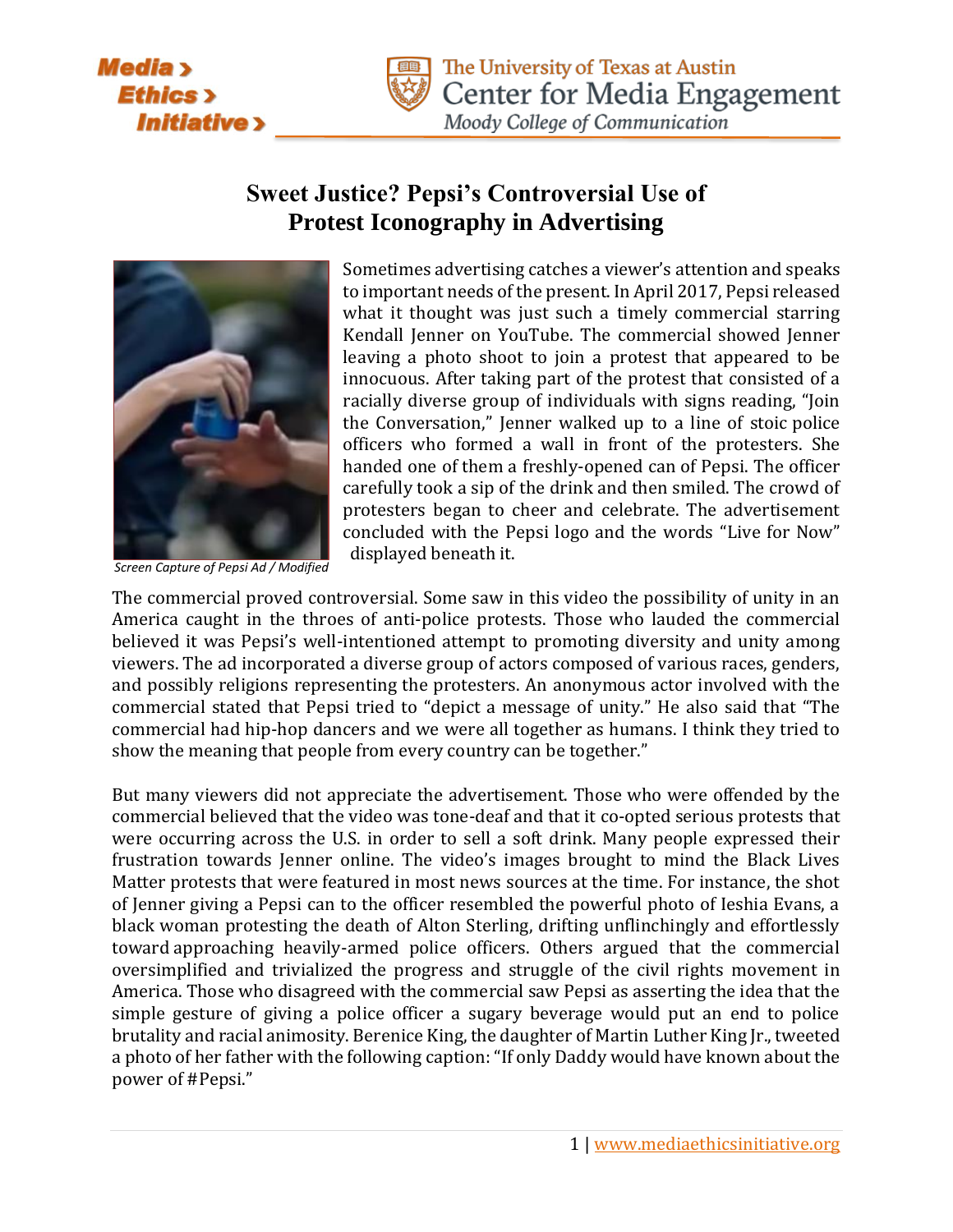## Media > **Ethics** > **Initiative**>



Moody College of Communication

Pepsi eventually capitulated to the rising public pressure. After removing the ad from online sources, they released the following statement: "Pepsi was trying to project a global message of unity, peace and understanding. Clearly we missed the mark, and we apologize. We did not intend to make light of any serious issue. We are removing the content and halting any further rollout. We also apologize for putting Kendall Jenner in this position."

#### **Discussion Questions:**

- 1. Did Pepsi do anything ethically problematic in producing the ad in question? Why? What values are in conflict in this case?
- 2. How much do the intentions of advertising companies matter in judging the appropriateness of their advertisements?
- 3. Was Pepsi's response to the controversy over the advertisement adequate?
- 4. Should an advertiser's creative freedom be limited by social issues of the day? If so, how should advertisers guide themselves in creating edgy but ethical advertisements?
- **5.** Would there be an ethical way to use protest iconography in a Pepsi ad? Explain how you might do so, if you think it is possible. How does this use differ from the advertisement that Pepsi released?

### **Further Information:**

Hirsh, Sophie. "An Actor From THAT Pepsi Commercial Says Most Actors Weren't Aware It Would Be Problematic." *Teen Vogue*. 30 May 2017. Available at: <https://www.teenvogue.com/story/pepsi-commercial-backlash>

Pinsker, Joe. "How on Earth Does an Ad Like Pepsi's Get Approved?" *The Atlantic,* 8 Apr. 2017. Available

at: [https://www.theatlantic.com/business/archive/2017/04/pepsi-kendall-jenner](https://www.theatlantic.com/business/archive/2017/04/pepsi-kendall-jenner-ad-how/522423/)[ad-how/522423/](https://www.theatlantic.com/business/archive/2017/04/pepsi-kendall-jenner-ad-how/522423/)

Schultz, E.J., and Ann-Christine Diaz. "Pepsi Is Pulling Its Widely Mocked Kendall Jenner Ad." *Ad Age,* 5 Apr. 2017. Available at: [http://adage.com/article/cmo](http://adage.com/article/cmo-strategy/pepsi-pulling-widely-mocked-kendall-jenner-ad/308575/)[strategy/pepsi-pulling-widely-mocked-kendall-jenner-ad/308575/](http://adage.com/article/cmo-strategy/pepsi-pulling-widely-mocked-kendall-jenner-ad/308575/)

Victor, Daniel. "Pepsi Pulls Ad Accused of Trivializing Black Lives Matter." *The New York Times*, 5 Apr. 2017. Available at: [https://www.nytimes.com/2017/04/05/business/kendall-jenner-pepsi-](https://www.nytimes.com/2017/04/05/business/kendall-jenner-pepsi-ad.html)

[ad.html](https://www.nytimes.com/2017/04/05/business/kendall-jenner-pepsi-ad.html)

Wong, Julia Carrie. "Pepsi Pulls Kendall Jenner Ad Ridiculed for Co-opting Protest Movements." *The Guardian,* 06 Apr. 2017. Available